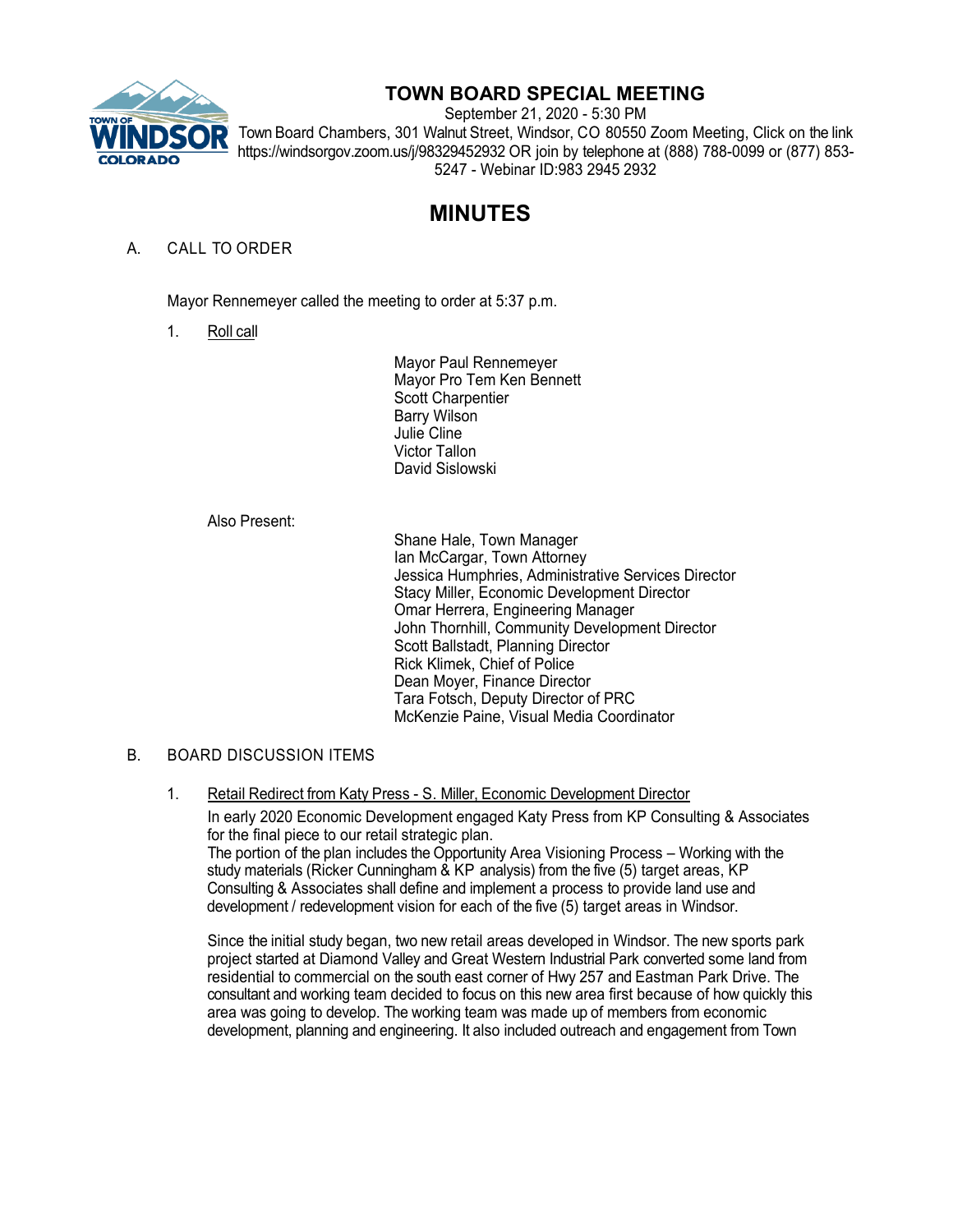elected officials and property owners/stakeholders.

The pandemic has presented a pivot point in retailing that requires us to re-evaluate our retailing goals in Windsor. The future of retail is certainly going to be called into question for restaurants, leisure, and even needs based retail. There was already disruption in retailing from the cultural changes of consumers to the expansion of alternative shopping avenues. The outfall from the pandemic shutdowns are deepening, widening with an acceleration of those disruptions. With the added stress placed on retail, we need to be more timely than our previous approach allowed.

Per Ms. Miller, Katy Press will give an update on the new focus since the COVID crisis. Ms. Press has been our retail consultant since 2011 and has been an intricate part of Economic Development when it comes to attracting retail development to Windsor. There was a specific plan that was identify specific retail and commercial areas throughout Windsor and identify what could happen in the area and move forward with attracting retail to the area. Things have shifted and now Ms. Press is looking at what best fits in particular commercial areas and then help chase retail.

Per Ms. Press, new program is trying to accelerate regrowth and development given all the impacts that came along with COVID. We are now in a situation where we need to move a little more quickly then we were before. In an effort to compress and move along faster, the scope with the Town has been modified by looking at retail both during and a post COVID world. Reliance of the scope includes a review of specific opportunity matches capable of supporting retail development. This is going to be done with each of the retail nodes that were identified in previous work. It is important to understand of these sites what is our capacity and target areas. All of the work will direct staff to reach out to retail matches by opportunity area and initiate recruitment efforts to bring those matches to the Town of Windsor. Ms. Press stated that the important first step will be to come back to the Town Board and spend some time bringing everyone up to speed on what is happening with the retailing, how each of the sectors have been affected both pre, during, and post COVID era, and giving an educational bases for when recruitment begins.

Mayor Rennemeyer asked when we could expect to have another meeting with Ms. Press and where to go from here. Ms. Miller responded that if the Board is okay with moving forward with this approach, staff will schedule something either on another study session or meeting.

Town Board Member Sislowski asked for clarification on her comment during the presentation about the stakeholders were somewhat of a hold up in the prior approach and wanted to know if it is important to include the stakeholders in the process and who generally speaking are the stakeholders who were not being responsive? Ms. Press stated that prior to COVID, there was a very robust economy that allowed a lot of people to ignore some of the fractures that were existing within retailing. Town Board Member Sislowski asked if restaurant will be part of the target still in priority? Ms. Press responded that every community needs to have some breadth of restaurant offerings. Restaurants fit into very distinctive categories, each of those have specific characteristics and not every site is going to work from a restaurantperspective.

Town Board Member Cline stated since she was new to the board requested Ms. Press to give a little bit of her background. Ms. Press stated she has been in the retailing industry for Thirtyseven years.

#### 2. Tanko Lighting Ownership and Audit - S. Hale, Town Manager

Per Mr. Hale, earlier this year the Town engage Tanko Lighting to do a feasibility study and take a look at the infrastructure owned by Xcel and Poudre Valley REA to give a sense on whether or not it would be financially beneficial to the Town to acquire that from Xcel and Poudre Valley REA.

Per Alex Wurzel, Senior Energy Advisor, Tanko Streetlighting has specialized in helping municipalities to acquire street light assets from private utilities. This is something that has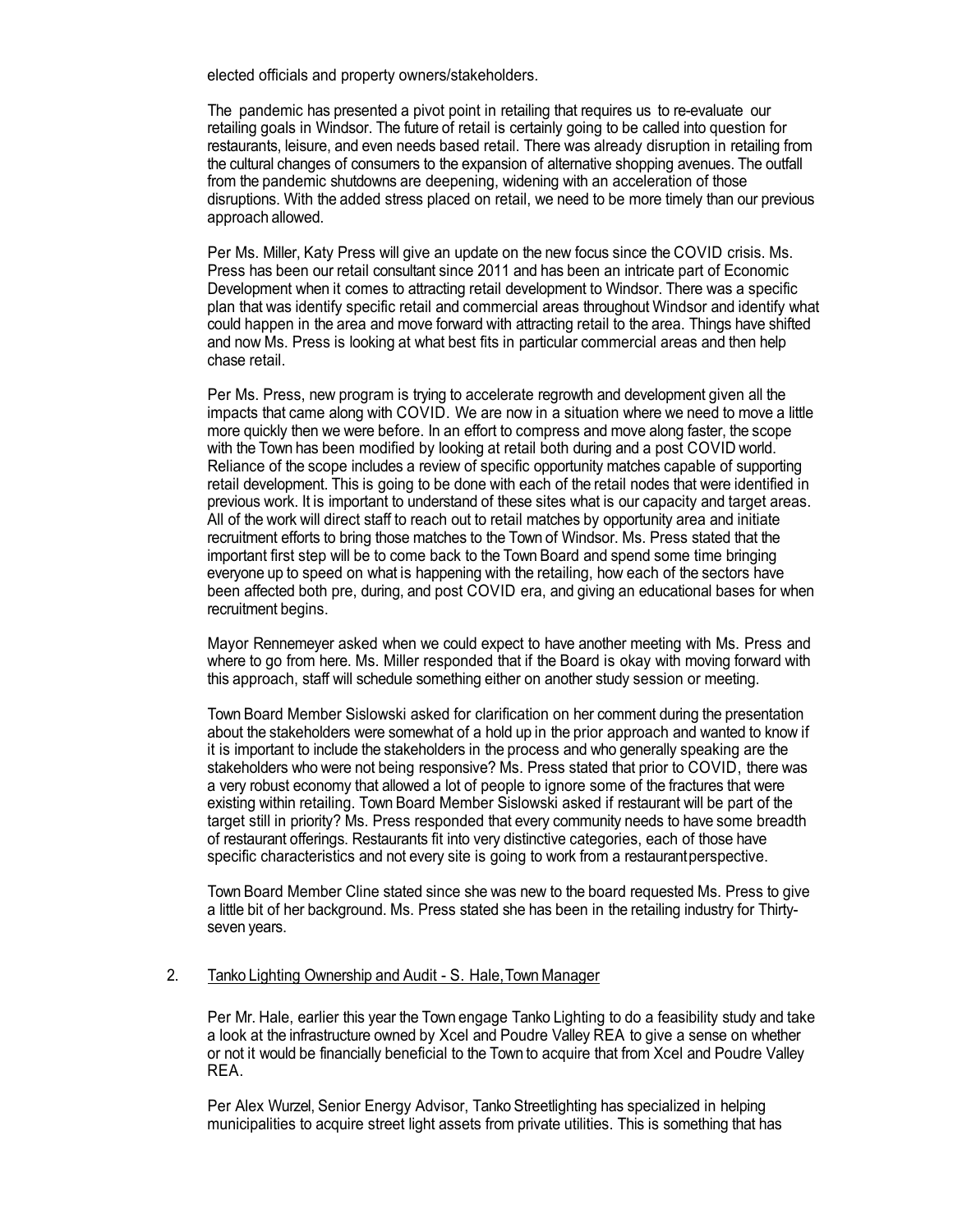become more prevalent as municipals attempt to cut budgets. The purpose of the feasibility study was designed to determine the cost-effectiveness of seeking ownership of streetlight system from the utilities, converting remaining streetlight fixtures to LED, and maintaining streetlighting system over time. Municipalities in Colorado have been looking into streetlight ownership the past three to five years. When looking at the types of assets set to acquire, there are two primary types, a stand alone streetlight pole and a distribution light. The stand alone streetlight pole, the Town would purchase everything from the concrete base up and the utility company would retain everything below the ground. With the distribution light, the Town would only purchase the arm and the light that is attached to the distribution light pole and everything else would remain the responsibility of the utility.

After much internal discussion, the Board made the decision to look further into this project at a future work session when discussing other capital projects.

#### 3. 7th Street Bridge Crossing - O. Herrera, Engineering Manager

The Poudre Tech Metro District and Raindance Metro District would like to partner with the Town of Windsor to design, construct and maintain a focal point bridge crossing over 7th Street between New Liberty Rd. and Crossroads Blvd.

The overarching goal of the bridge crossing is to expand trail connectivity to Windsor residents and to provide a safe shared-use crossing for pedestrians, cyclists, and golf carts.

This presentation will go over the following:

- Overview of the Project Concept
- Safety and Trail Connectivity
- Funding of the Project
- Benefits of the Project

Per Mr. Herrera, the main goal of the 7th Street Bridge Crossing project is to create a safe shared-use crossing across 7th Street and to expand trail connectivity to Windsor Residents.

Per Garrett Scallon, Chief Operating Officer with Water Valley Land Company, there are a lot of well developed trails and sidewalk structures but have had a hard time connecting all of them together. They are trying to develop connectors so that people can safely cross connector streets. It is believed that this bridge will be the artery that is going to connect everything and allow for future expansion to take place. The current proposal is for a twelve foot wide bridge to allow for golf cart connectivity as well as bikers and pedestrians, and truly allowing enough space for people to cross.

Per Mr. Herrera, the project funding is a cost sharing approach set at \$2.1 Million which would include design, construction, and maintenance cost. The Town of Windsor's share would be \$700,000. 7th Street is a minor arterial roadway with around six-thousand vehicles a day traveling at forty-five miles per hour.

After much internal discussion, the Board made the decision to look further into this project at a future work session when discussing other capital projects.

#### 4. Future Meetings Agenda

#### C. EXECUTIVE SESSION

**Town Board Member Sislowski moved to enter into an Executive Session pursuant to C.R.S. §24-6-402 (4)(b) to confer with the Town Attorney for the purposes of receiving legal adviceonspecificlegalquestionsconcerningtheexerciseofSB181powersinrelationto oilandgas activityina particularcontext,Town Board Member Tallonsecondedthemotion. RollCallonthevoteresultedasfollows;Yeas-Bennett,Charpentier,Cline,Rennemeyer, Sislowski,Tallon,Wilson; MotionPassed.**